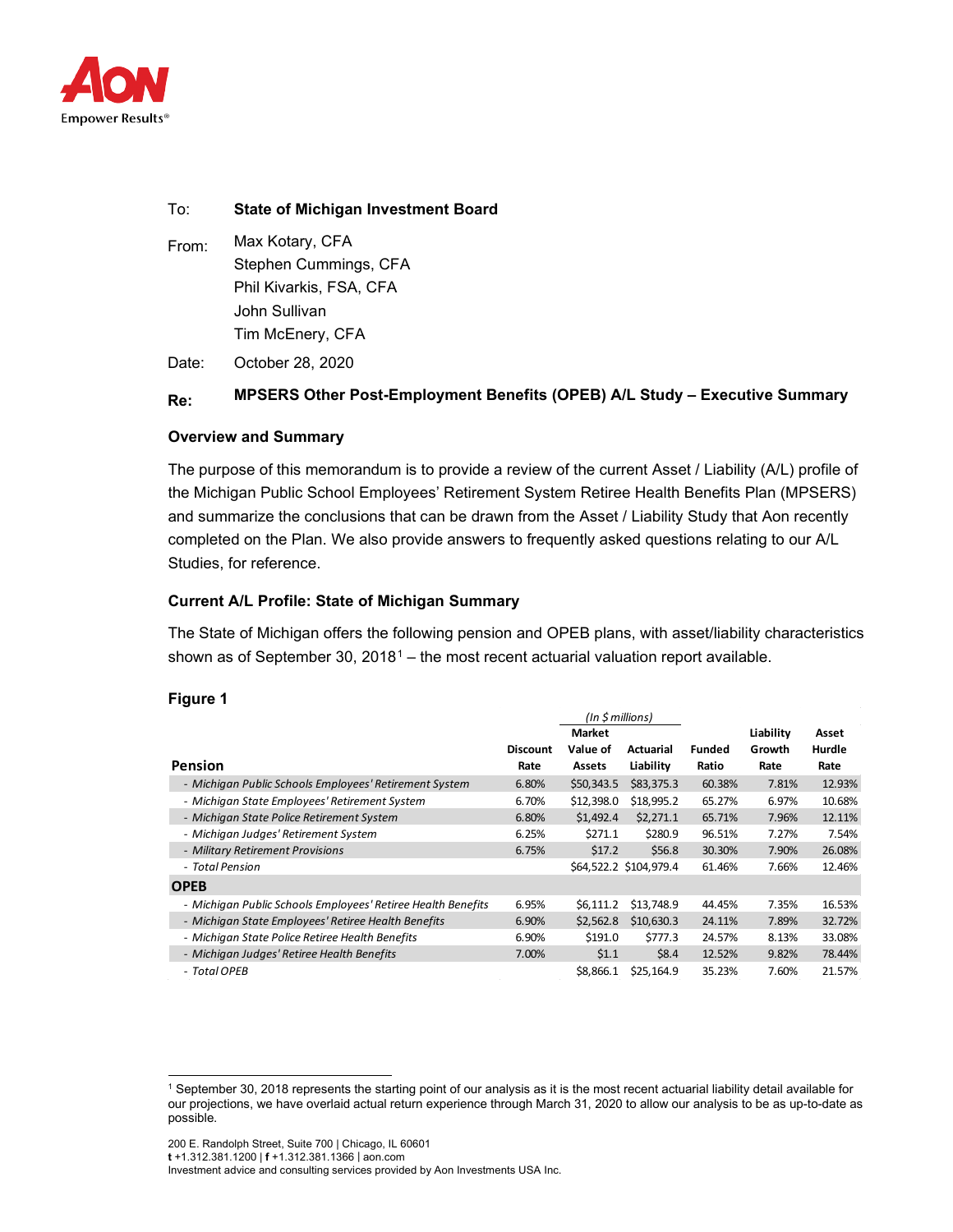

#### **Key Conclusions of A/L Study**

Below we summarize what we view to be the key takeaways from the A/L Study on the MPSERS OPEB Plan.

- 1) The MPSERS plan is currently underfunded (44.4% as of 9/30/2018) which suggests a growthoriented investment portfolio is reasonable.
- 2) MPSERS' funding gap will be filled by a combination of plan contributions and investment returns.
	- a. Contribution policy will take the plan to a fully funded state regardless of the investment strategy modeled due to the unique characteristics of the plan's funding policy. (These characteristics are explored in detail within the A/L Study and are addressed in summary fashion in the Q&A section of this memorandum.)
	- b. The expected return for the Current asset allocation targets based on our current capital market assumptions exceeds the actuarial rate of return (6.95%); that margin will help to close the funding shortfall over time, alleviating some of the burden on future contributions.
- 3) MPSERS' mix of return-seeking asset classes aligns reasonably well with our best thinking for portfolio construction.
	- a. In Figure 2, we compare MPSERS' existing asset allocation targets to Aon's Public Fund "Model Portfolios", scaled to MPSERS' current level of return-seeking assets. (I.e. 87.5% R-S.) Aon's Model Portfolios are designed to be representative of Aon's best thinking for Public Defined Benefit / OPEB Plans asset allocation policy across a range of different plan circumstances. (By 'plan circumstances' we are referring to things such as internal staffing levels, tolerance for illiquidity, tolerance for complexity, etc.) Our Model Portfolios are not one-size fits all; rather, they are meant to be used as a starting point for asset allocation analysis and decision making.
		- i. Efficiency Portfolio = Appropriate for public pension/OPEB plans that prefer to access markets in a simple, low cost manner.
		- ii. Model 1 Portfolio = Appropriate for public pension/OPEB plans with modest internal resources and a relatively low tolerance for complexity and illiquidity.
		- iii. Model 2 Portfolio = Appropriate for public pension/OPEB plans with an average level of internal resources and tolerance for complexity and illiquidity.
		- iv. Model 3 Portfolio = Appropriate for public pension/OPEB plans with deep internal resources and a high tolerance for complexity and illiquidity.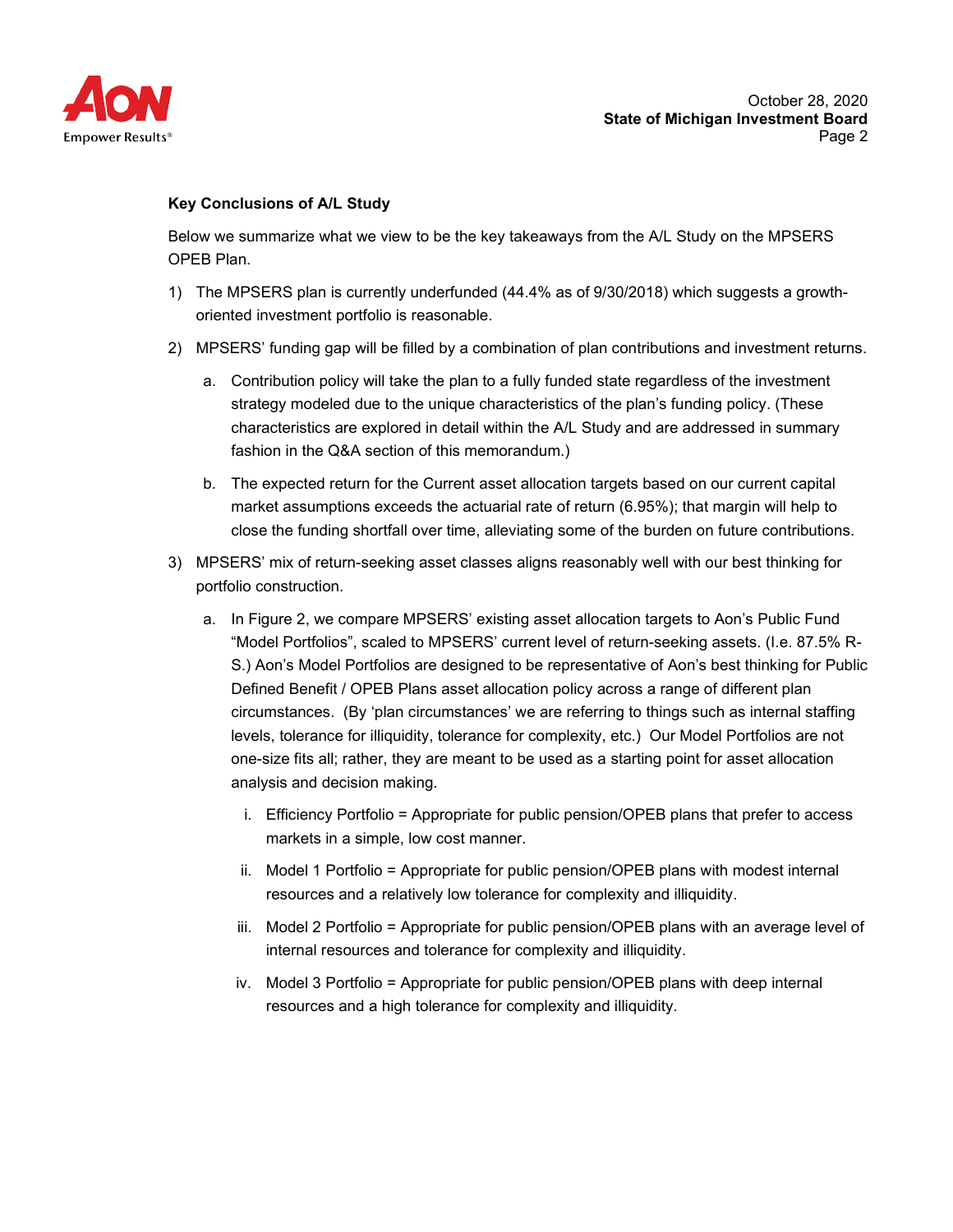

#### **Figure 2**



- b. Key takeaways from Figure 2:
	- i. MPSERS' current policy has a higher long-term return forecast than any Aon Model Portfolio.
	- ii. MPSERS' current policy is more efficient than three of the four Aon Model Portfolios (I.e., its frontier plots above Aon Efficiency, Aon Model 1, and Aon Model 2.)
		- 1. The dashed blue line is representative of MPSERS' exiting policy scaled to different levels of return-seeking (R-S) assets.
	- iii. MPSERS' current policy models as more volatile (i.e., has a higher standard deviation of forecasted investment returns) than the Aon Model portfolios.
		- 1. This is being driven, at least in part, by MPSERS' existing policy having a higher allocation to equities (public + private), particularly relative to Aon Model 3.
- 4) From an overall investment risk-posture standpoint, we find that:
	- a. Higher risk asset allocation policies will be assumed to have lower plan contributions over time but with more volatility of contributions.
	- b. Lower risk asset allocation policies will be assumed to have higher plan contributions over time but with less volatility of contributions.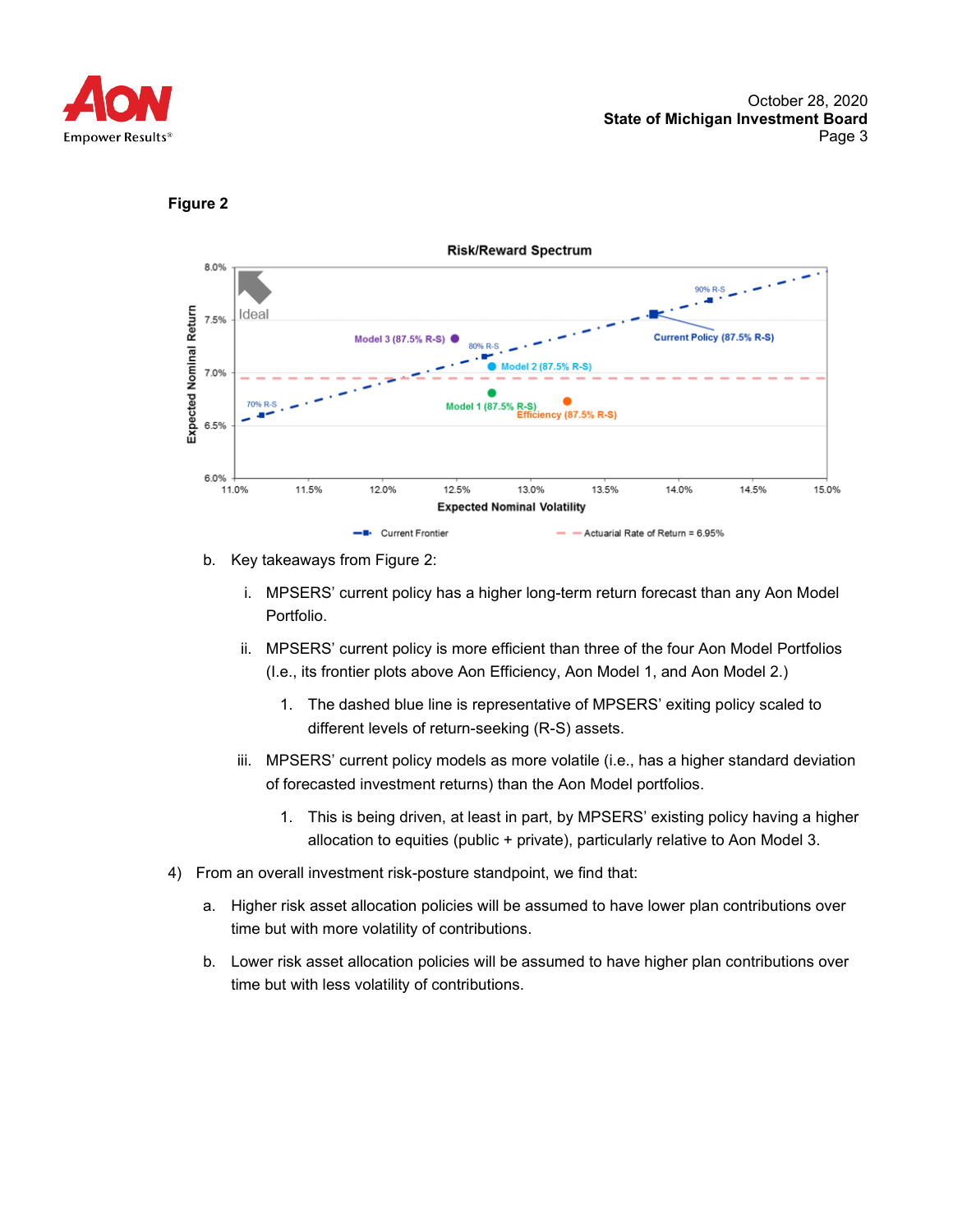

**Contribution Impact** 

#### **Figure 3 Figure 4**

|        | <b>Expected Return Distributions</b>    |                                            |                               |                                     |        | (Max as a Multiple of FYE 2019 Total Contribution Dollars) | <b>Contribution Impact</b>            |                           |
|--------|-----------------------------------------|--------------------------------------------|-------------------------------|-------------------------------------|--------|------------------------------------------------------------|---------------------------------------|---------------------------|
| $R-S%$ | 30Y<br><b>Expected</b><br><b>Return</b> | 30Y<br><b>Nominal</b><br><b>Volatility</b> | <b>Sharpe</b><br><b>Ratio</b> | <b>1Y Return</b><br>(2STD)<br>Down) | $R-S%$ | 50 <sup>th</sup><br><b>Percentile</b>                      | 95 <sup>th</sup><br><b>Percentile</b> | 99th<br><b>Percentile</b> |
| 70.0%  | 6.60%                                   | 11.18%                                     | 0.49                          | $-13.43%$                           | 70.0%  | 1.5                                                        | 5.1                                   | 6.3                       |
| 72.5%  | 6.74%                                   | 11.55%                                     | 0.49                          | $-13.88%$                           | 72.5%  | 1.5                                                        | 5.1                                   | 6.4                       |
| 75.0%  | 6.88%                                   | 11.93%                                     | 0.48                          | $-14.33%$                           | 75.0%  | 1.5                                                        | 5.2                                   | 6.5                       |
| 77.5%  | 7.02%                                   | 12.31%                                     | 0.48                          | $-14.78%$                           | 77.5%  | 1.4                                                        | 5.2                                   | 6.5                       |
| 80.0%  | 7.15%                                   | 12.68%                                     | 0.48                          | $-15.23%$                           | 80.0%  | 1.4                                                        | 5.3                                   | 6.6                       |
| 82.5%  | 7.29%                                   | 13.06%                                     | 0.47                          | $-15.68%$                           | 82.5%  | 1.4                                                        | 5.3                                   | 6.7                       |
| 85.0%  | 7.42%                                   | 13.44%                                     | 0.47                          | $-16.12%$                           | 85.0%  | 1.4                                                        | 5.3                                   | 6.7                       |
| 87.5%  | 7.56%                                   | 13.83%                                     | 0.47                          | $-16.57%$                           | 87.5%  | 1.4                                                        | 5.4                                   | 6.8                       |
| 90.0%  | 7.69%                                   | 14.21%                                     | 0.46                          | $-17.01%$                           | 90.0%  | 1.4                                                        | 5.4                                   | 6.9                       |

- c. The ideal investment allocation policy for MPSERS should consider the desired balance between funding, investment returns, and risk tolerance.
- 5) All else equal, we believe MPSERS could benefit from incrementally reducing its investment risk posture.
	- a. Incremental efficiency gains. (I.e., increased return per unit of risk assumed / Sharpe Ratio.)
	- b. Reduced severity of downside outcomes.
	- c. More aligned with peer allocations / Aon Model Portfolios.
- 6) To reduce investment risk, MPSERS could:
	- a. Maintain current return-seeking asset mix, reduce allocation to return-seeking assets prorata, OR
	- b. Maintain current target allocation to return-seeking assets, but reduce allocation to equities and add to exposures in diversifying assets such as Absolute Return and Real Return and Opportunistic strategies.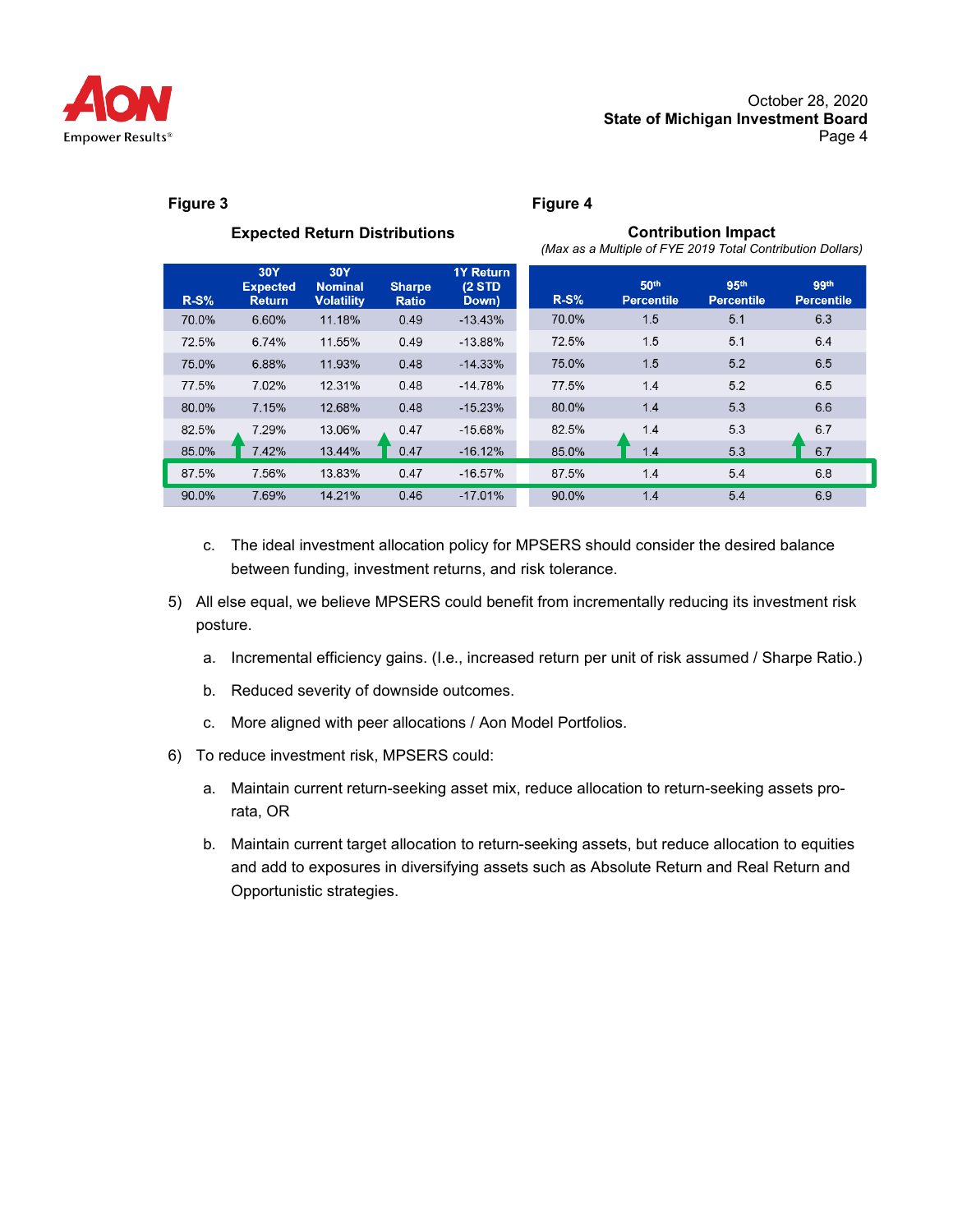





- c. We find the latter approach more compelling, as it has a similar impact on forecasted volatility while retaining incrementally more upside.
	- i. Please refer to Figure 5; "Alternative Policy (87.5% R-S)" is forecast to have modestly higher returns at a modestly lower level of volatility than simply moving incrementally down the Current Frontier. (E.g., "Current Pro-Rata (85% R-S)".)
- 7) Figure 6 includes our recommended asset allocation targets for MPSERS; these targets are what is modeled as "Alternative Policy" in Figure 5.
	- a. We have also included recommendations for permissible ranges around these targets in Figure 6.

| <b>Asset Class</b>           | <b>Current</b><br><b>Target</b> | Recommended<br><b>Target</b> | <b>Difference</b> | <b>Current</b><br>Range | <b>Recommended</b><br>Range |
|------------------------------|---------------------------------|------------------------------|-------------------|-------------------------|-----------------------------|
| Domestic Equity              | 28.0%                           | 25.0%                        | $(3.0\%)$         | $20 - 35%$              | $17 - 32%$                  |
| International Equity         | 16.0                            | 15.0                         | (1.0)             | $15 - 25$               | $12 - 22$                   |
| Private Equity               | 18.0                            | 16.0                         | (2.0)             | $10 - 20$               | $8 - 18$                    |
| Long Term Fixed Income       | 10.5                            | 10.5                         |                   | $10 - 20$               | $10 - 20$                   |
| Real Estate & Infrastructure | 10.0                            | 10.0                         |                   | $5 - 15$                | $8 - 18$                    |
| Real Return & Opportunistic  | 9.5                             | 12.5                         | $+3.0$            | $5 - 15$                | $8 - 18$                    |
| Absolute Return              | 6.0                             | 9.0                          | $+3.0$            | $3 - 9$                 | $5 - 11$                    |
| Short Term Fixed Income      | 2.0                             | 2.0                          | --                | $1 - 6$                 | $1 - 8$                     |
| Total                        | 100.0%                          | 100.0%                       |                   | 100.0%                  | 100.0%                      |

#### **Figure 6**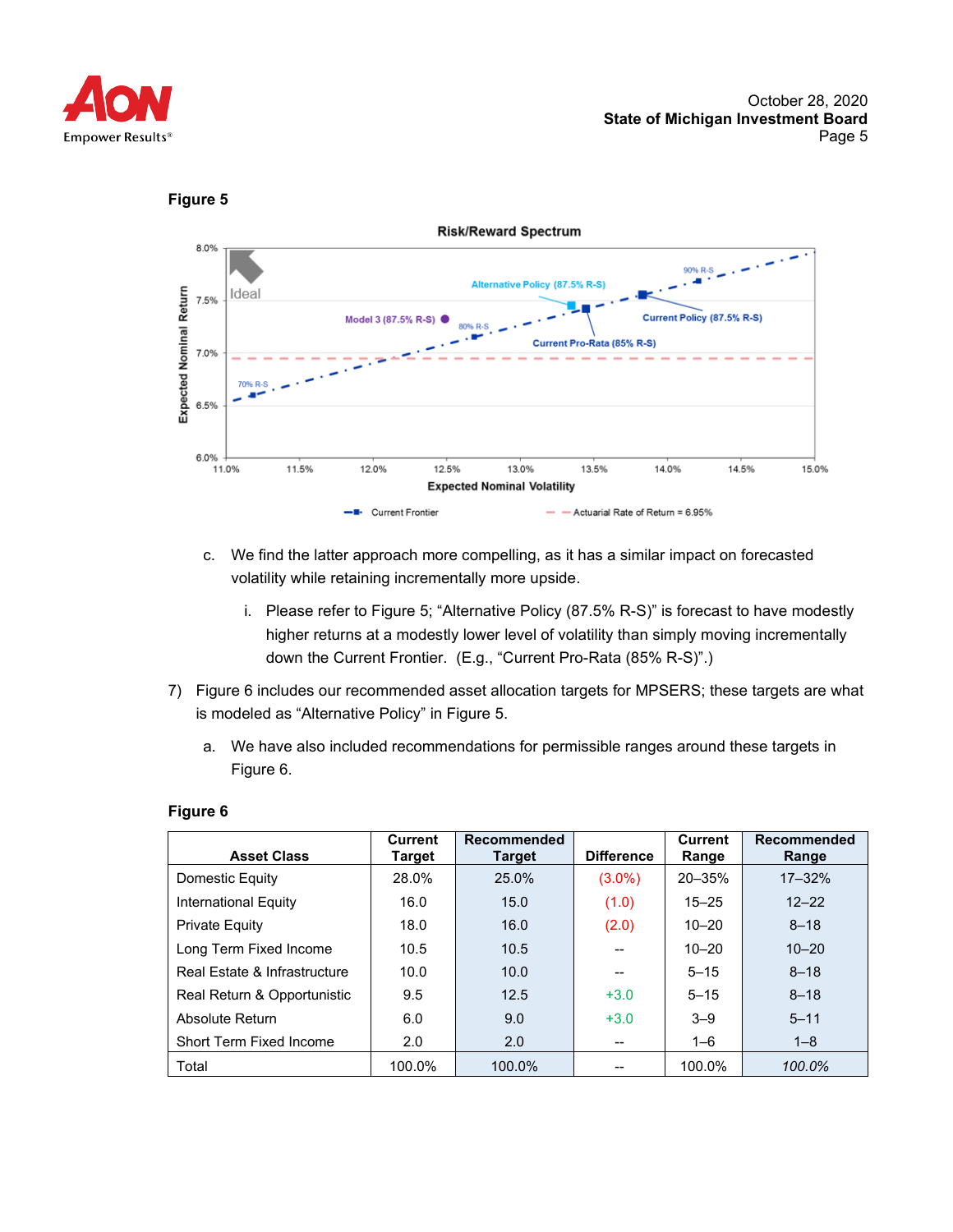

# **Frequently Asked Questions**

# *Q: What is an A/L Study?*

A: An asset/liability study is a comprehensive review of a pension/OPEB plan's assets and liabilities. Utilizing an A/L Study to assist in setting fund asset allocation policy is generally considered to be a best practice amongst public pension systems.

# *Q: What is the purpose of an A/L Study?*

A: An A/L Study provides a toolkit for making decisions on a fund's asset allocation and level of investment risk to best align the plan's assets with the liabilities the fund supports. The study describes the balance between the potential variability of investment returns and the variability of cash flows (contributions) funding the plan. Aon believes optimal decisions regarding pension/OPEB plan management are made when they are based on a clear understanding of the assets and liabilities of the plan(s) and how they interact. By conducting an A/L Study we can better ascertain the risk preferences of the plan sponsor to best achieve the plan's goals.

# *Q: How is the A/L Study put together?*

A: Aon works with the plan's actuary, in this case GRS, to get a clear understanding of the current benefit structure and funding policy. (I.e., forecasted cash inflows and outflows.) We then use Aon's proprietary Asset/Liability Model to generate up to 5,000 economic scenarios over the next ten-tothirty years using a Monte Carlo simulation process. Key variables we simulate for the liabilities include inflation, interest rates, and pay increases. We also simulate asset class returns. These simulations lead to a projection of assets and liabilities under all economic scenarios for various asset allocation policies, allowing us to illustrate expected risk-reward tradeoffs in terms of investment return, cash contributions, funded status, net outflow, and 'economic cost.' ('Economic cost' represents the present value of forecasted contributions + any funding shortfall at the end of the projection period.)

#### *Q: How does one read the Study?*

A: In its most basic sense, an A/L Study outlines risk/reward tradeoffs of various asset allocation policies. Instead of simply evaluating tradeoffs in terms of returns and volatility of returns, the A/L Study incorporates the liabilities to allow for the evaluation of risk/reward in terms of cash contributions, funded status, net outflow, and economic cost. The Study presents these tradeoffs in the form of a distribution of potential outcomes, highlighting the 95<sup>th</sup>, 75<sup>th</sup>, 50<sup>th</sup>, 25<sup>th</sup>, and 5<sup>th</sup> percentile outcomes for each asset allocation policy considered. To better illustrate risk vs. reward, the Study often contrasts the median outcome ("Expected") with the  $95<sup>th</sup>$  or  $5<sup>th</sup>$  percentile outcome ("Downside") for the various asset allocation policies considered.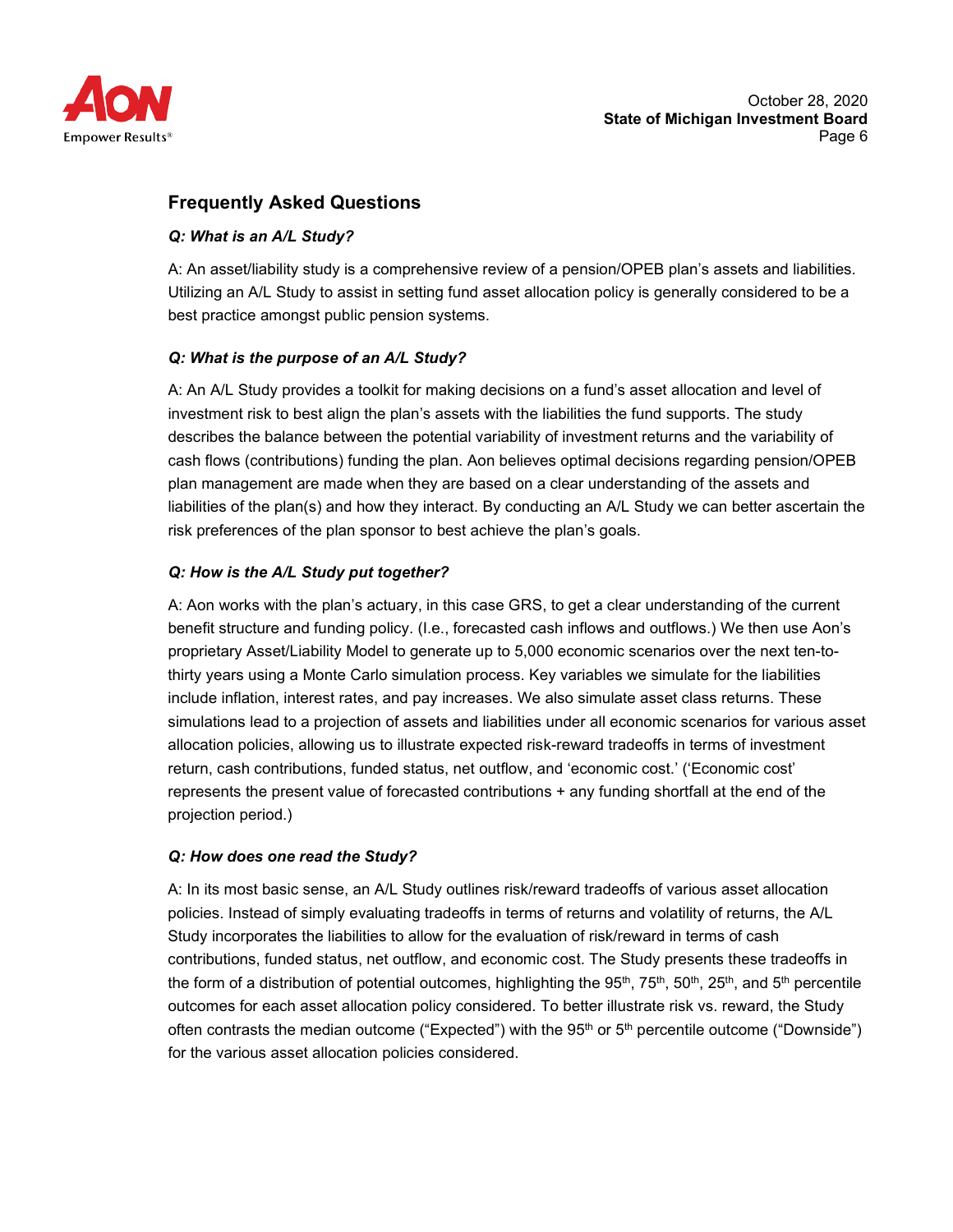

#### *Q: Does the Study rely on stochastic analysis or deterministic analysis?*

A: We believe both types of analysis are important and incorporate both within our A/L Studies. Most of the forecasts presented in our A/L Study are stochastic in nature and are based on 5,000 economic scenarios that are generated using a Monte Carlo simulation process. These forecasts are designed to encompass the full range of potential economic outcomes over the period being analyzed. We also review deterministic analyses in our A/L modeling process to help answer the question "What might the impact be on the plan's funded ratio, contribution policy, etc. if X environment were to occur?" Our deterministic analyses focus on downside scenarios (e.g., Recession, Depression) and are designed to help take the concept of downside risk out of the abstract and tie it to a tangible economic scenario.

# *Q: What are some limitations of asset/liability modeling?*

A: Asset/liability studies are best-suited to determine the optimal mix of return-seeking (e.g., equity) and risk-reducing (e.g., fixed income) assets. Asset mix is the single most important investment decision for the plan sponsor; studies have found that more than 90% of the variability of a portfolio's return is determined by the asset allocation. Decisions regarding how to divide allocations among various sub-categories that are highly correlated and have similar risk profiles are less important in an asset/liability context. Additionally, asset/liability modelling can capture the likelihood of a strategy meeting the plan sponsor's objectives. It does not 'predict' the future; i.e., we cannot say which of the economic scenarios included in our modelling will occur. The results depend on the assumptions underlying the model and the structure of the model itself. There are also variables that cannot be modelled effectively and must be considered in addition to the results of any analysis – e.g., idiosyncratic manager risk, liquidity requirements, black swan events, etc.

# *Q: What are the key assumptions used in this Study?*

A: On the asset side of the equation, we use assumptions for capital market returns, standard deviation of returns (volatility), and correlation of returns. These assumptions are developed and maintained by our capital markets modeling team and updated on a quarterly basis; detail on these assumptions can be found in the Appendix of the Study. On the liability side, our analysis relies on data from the plan actuary combined with Michigan's specific contribution policy – inclusive of closed amortization period, Dedicated Gains Policy, etc.

Of note, our Study assumes that existing contribution / benefits structure remains in place throughout the duration of our analysis.

#### *Q: What is Michigan's Dedicated Gains Policy and how does it work?*

A: Adopted in 2017, the Dedicated Gains Policy established a framework to systematically reduce the actuarial assumed rate of investment return used to measure the plan liability when actual investment returns exceed pre-determined actuarial increments. After periods of strong returns (i.e., actual returns exceeding assumed returns), the Dedicated Gains Policy will lower the actuarial return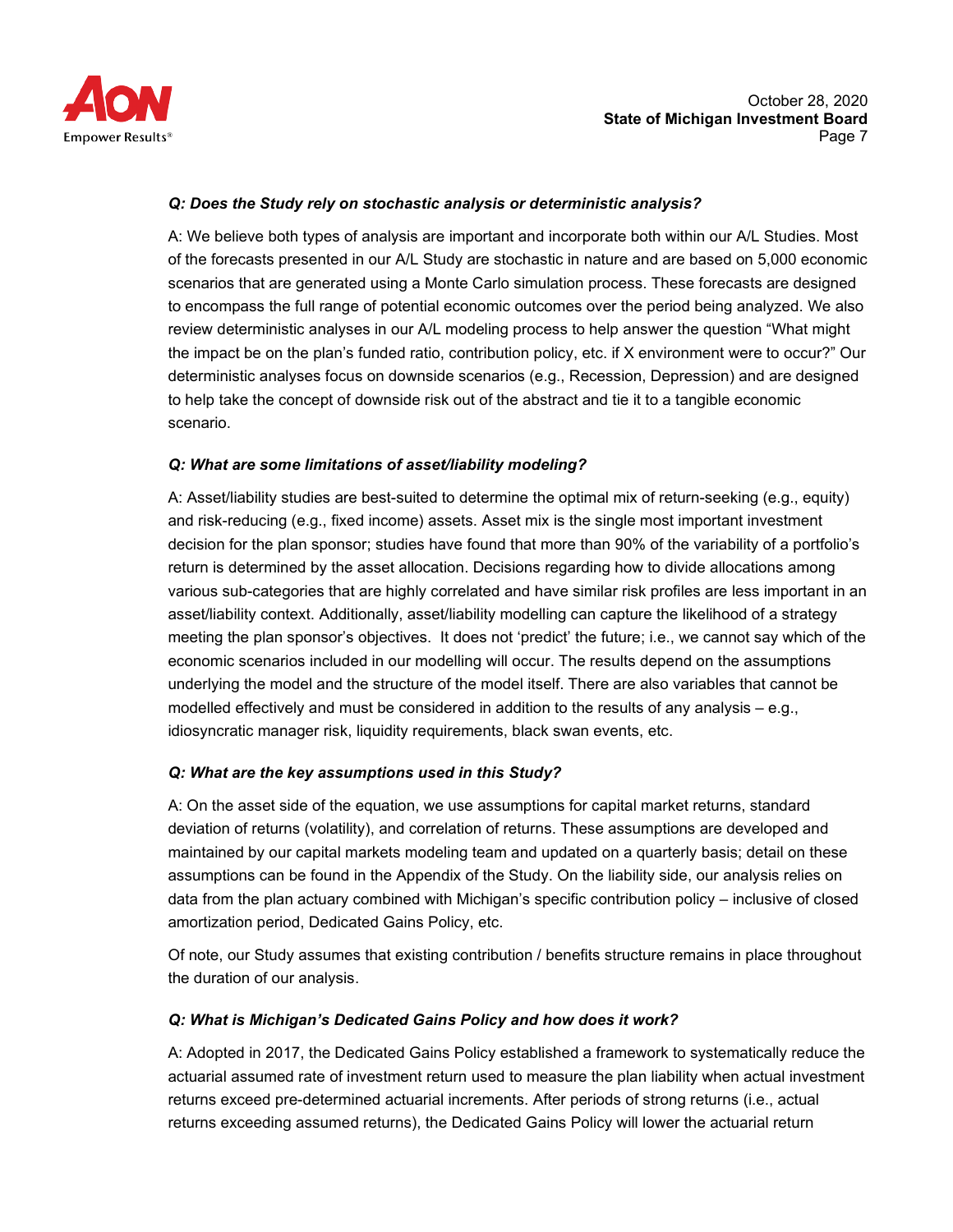

assumption, increase the plan liability, but maintain similar plan contribution levels both before and after the change to the assumed return. After periods of poor returns (i.e., actual returns lagging assumed returns), there would be no changes to the actuarial assumption and plan contributions would increase, re-setting the floor for how low contributions can go in the future. **Therefore, annual contributions are not projected to decline under the current contribution policy until the Dedicated Gains Policy exhausts and reaches its minimum thresholds or the plan reaches full funding.**

# *Q: What is the amortization policy for contributions?*

A: Michigan utilizes a closed amortization approach whereby all unfunded liability is amortized over a specific number of years, reducing by one annually until immediate recognition of (gains)/losses. **Due to the specific point in time that the liability is expected to be fully funded, the forecasted volatility of contributions will increase significantly as that point in time approaches as there are fewer and fewer years across which to spread the cost of any remaining unfunded liability.**

# *Q: Does an A/L Study consider changes to contribution policy?*

A: Most typically no, but on occasion we have employed our asset/liability model to analyze the impact of various changes in the benefit structure or funding policy to the future funded status of a plan. We note that in previous versions of this study, we modeled various iterations of the Dedicated Gains Policy.

# *Q: How might changes to contribution policy impact the results of the study?*

A: It is difficult to say and would depend upon the specifics of the changes. In very broad terms, we would comment that modifications to (or the removal of) the more unique aspects of MPSERS' contribution policy – i.e., the Dedicated Gains Policy and the closed amortization period – would alter the numerical calculations throughout the analysis but would be unlikely to impact the key messages of the study.

# *Q: What is the typical projection period of an A/L Study?*

A: Our analysis typically covers time horizons of up to 30 years. For pension/OPEB funds, we believe asset allocation decisions should be made with a long-term view, consistent with the fact that the assets support liabilities that have a very long-time horizon. MPSERS' contribution policy, as it stands today, is designed to move the plan to full funded status over a finite period. The policy's applicability after that point comes into question, and it introduces a fair amount of noise into our analysis beyond the end of the amortization period. For this reason, we have truncated our projections in this Study to align more closely with the end of MPSERS' closed amortization period.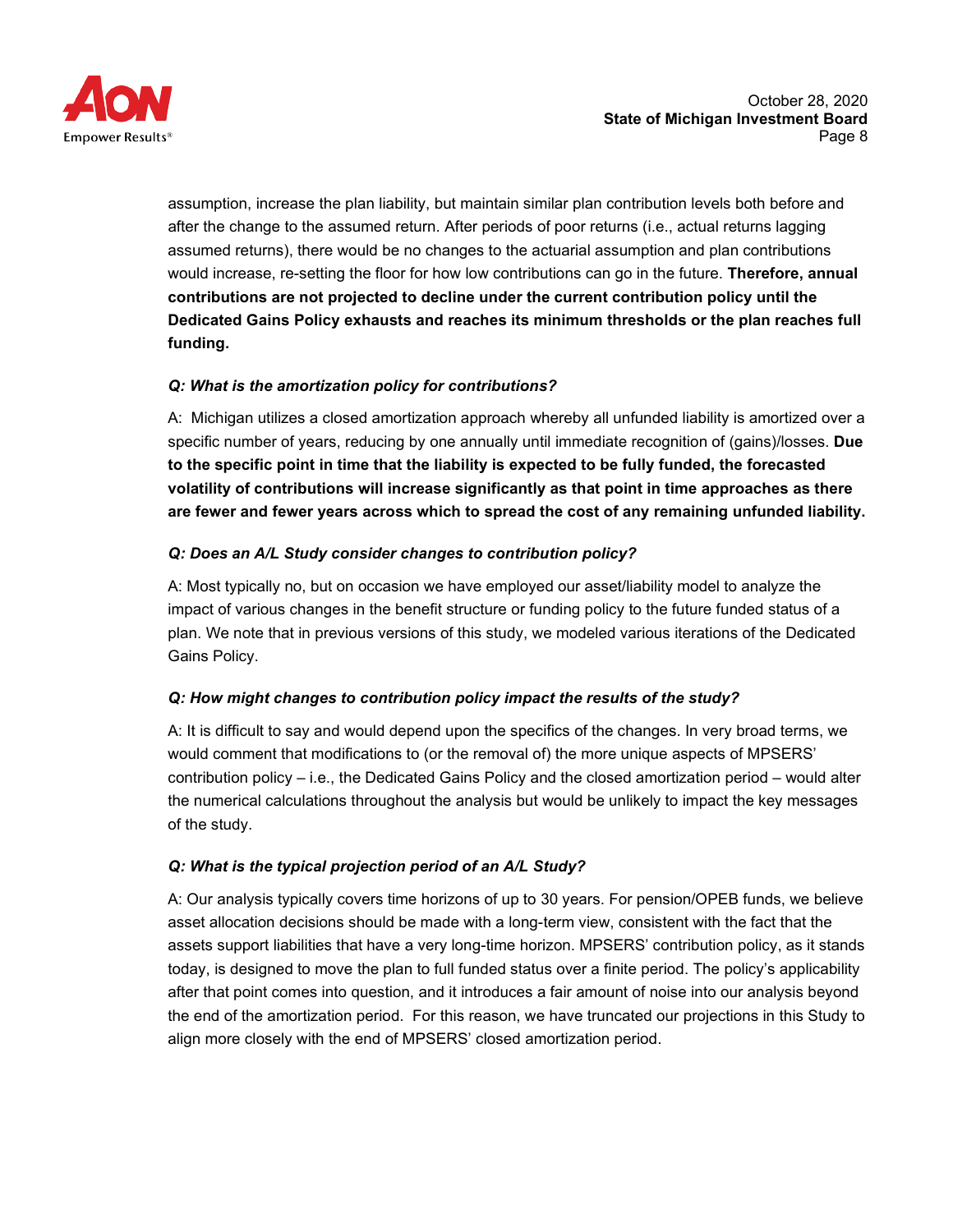

# *Q: Do the asset class return assumptions used in the Study represent asset class returns that are available in the market today?*

A: Not necessarily. For A/L Studies, we are projecting the behavior of assets and liabilities over longterm time horizons; as such, we use our longest-term (i.e., 30 year) assumed rates of return for the capital markets. Current market conditions and valuations will impact our long-term return projections, but so will our view on long-term fair value for factors such interest rates, credit spreads, and equity market valuation. A simple example of our long-term assumptions not being reflective of current market conditions is our assumed rate of return on cash. Currently, the return on cash available in the market is ≈0%. But we do not believe that cash yields will be 0% for the next 30 years, hence our assumed rate of return on cash for the purposes of the A/L Study is > 0%.

# *Q: How often should an A/L study be done?*

We suggest conducting asset/liability studies every three-to-five years depending on client specifics, or more frequently should circumstances dictate. (Such circumstances might include material changes to the fund's liability profile or contribution policy.)

# *Q: What is an asset hurdle rate?*

A: An asset hurdle rate is the growth needed from the assets, through both contributions and investment returns, to keep pace with the growth of the liability. It is calculated as the liability growth rate divided by the funded ratio.

# *Q: What is a liability growth rate?*

A: Liability growth rate is the projected growth of the liability over the coming year as measured by the sum of the normal cost (i.e., new benefit accruals) and interest cost (i.e., one year of discounting).

# *Q: What is a funded ratio?*

A: A Plan's funded ratio represents the value of plan assets (either the market value or actuarial value; the latter incorporates smoothing techniques) divided by the projected value of plan liabilities. A plan's funded ratio is an important metric, but it tells only a portion of the story. Of equal, or perhaps greater, importance to a pension/OPEB plan's financial health and long-term viability is the plan sponsor's willingness and ability to support future funding obligations.

# *Q: What are 'return-seeking' assets and 'risk-reducing' assets?*

A: In general terms, our A/L Studies are designed to address two asset allocation-related questions: 1) What is an appropriate level of investment risk for a pension/OPEB plan, given its liability profile; and 2) what is the most optimal way to take that risk? Question 2) could be addressed without considering plan liabilities in a separate Asset Allocation Study, but since questions 1) and 2) are related we typically address them both within the framework of an Asset/Liability Study.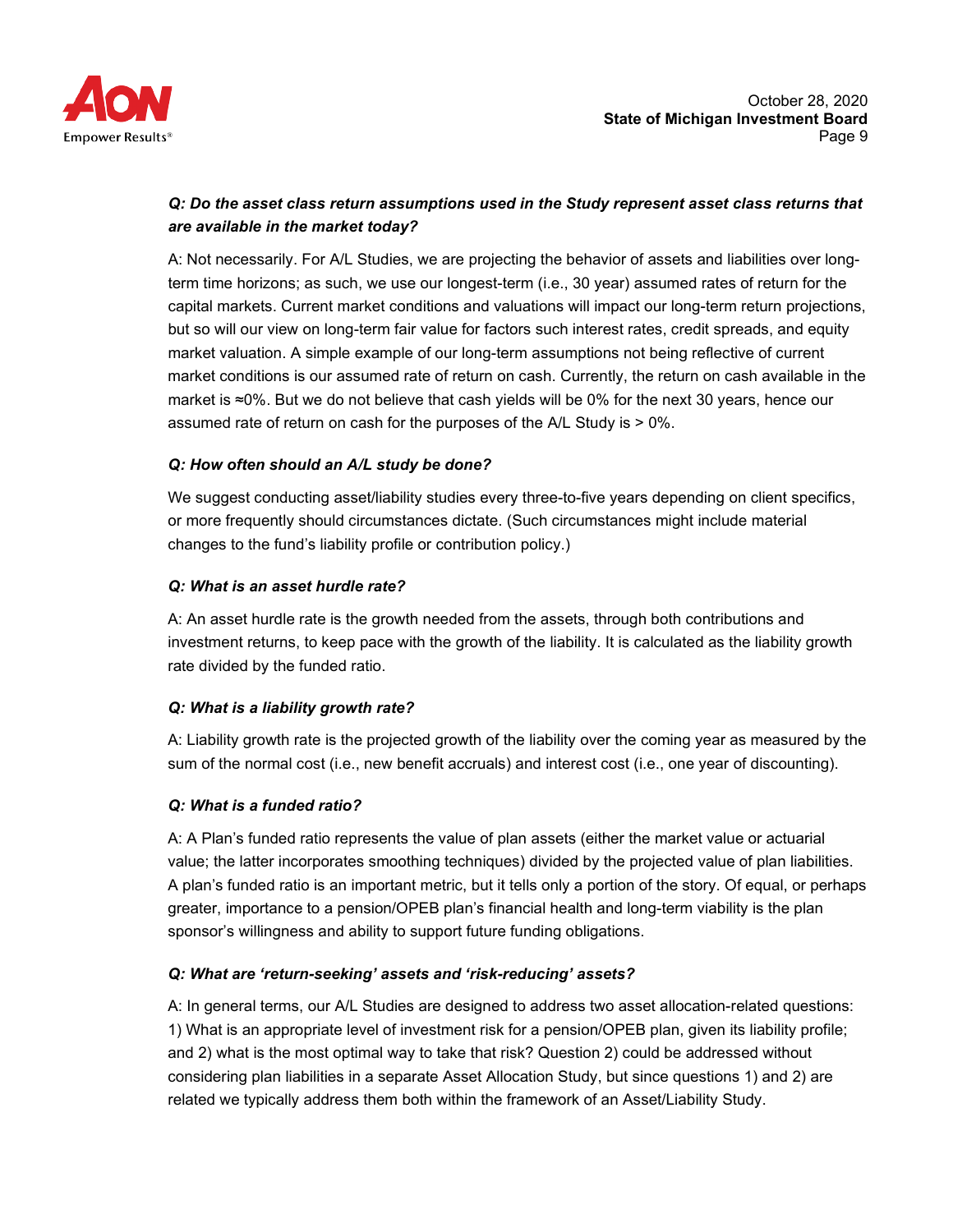

Question 1) is really the crux of an A/L Study. In order to simplify the analyses that address this question, our A/L studies bucket asset classes into one of two categories: "risk-reducing" – most typically cash and high-quality fixed income, and "return-seeking" – virtually all other classes of assets. We attempt to identify the most appropriate level of investment risk for a plan sponsor to assume by dialing the return-seeking and risk-reducing allocations up and down proportionally to illustrate risk-reward tradeoffs. Once we arrive at the most appropriate level of investment risk for the portfolio, the mix of underlying asset classes can be refined, and an asset allocation policy can be set that assigns target weightings to each individual asset class that is part of either the return-seeking or risk-reducing bucket.

# *Q: What if MPSERS put all its portfolio in return-seeking assets?*

A: This would result in a roughly \$333 million reduction in future contributions to the plan over the next 18 years relative to the current asset allocation policy, based on our modeling. But such a policy would come under intense scrutiny in a down market and is likely not sustainable. It could also lead to liquidity challenges. If such an asset allocation policy were adopted and then changed under the pressure of a down market, it could very well result in an increase in future contributions relative to the current asset allocation policy.

|                                                                 | <b>Current Policy</b><br>(87.5% Return-<br>Seeking) | 90% Return<br><b>Seeking</b> | 100% Return<br>Seeking |
|-----------------------------------------------------------------|-----------------------------------------------------|------------------------------|------------------------|
| <b>Forecasted Return</b>                                        | 7.56%                                               | 7.69%                        | 8.23%                  |
| <b>Forecasted Volatility</b>                                    | 13.83%                                              | 14.21%                       | 15.76%                 |
| Sharpe Ratio                                                    | 0.47                                                | 0.46                         | 0.45                   |
| 1 Year Return (2 Std Deviations Down)                           | $-16.57%$                                           | $-17.01%$                    | $-18.75%$              |
| Mark-to-Market Loss on a \$6.1 billion<br>portfolio (2 Std Dev) | \$1.01 billion                                      | \$1.04 billion               | \$1.14 million         |
| Loss Relative to Current Policy                                 |                                                     | (\$0.03 billion)             | (\$0.13 billion)       |

#### **Figure 7**

#### *Q: What if MPSERS put all its portfolio in risk-reducing assets?*

A: This would result in much more certainty in future contributions, but it would also increase them dramatically. As illustrated in Figure 8 below, forecasted contributions under a 0% return-seeking (i.e., 100% risk-reducing) scenario would increase to approximately 4.1X their FYE 2019 level over the forecast period in our median outcome. The distribution of potential contribution outcomes becomes much narrower, but with a tremendous increase to average cost.